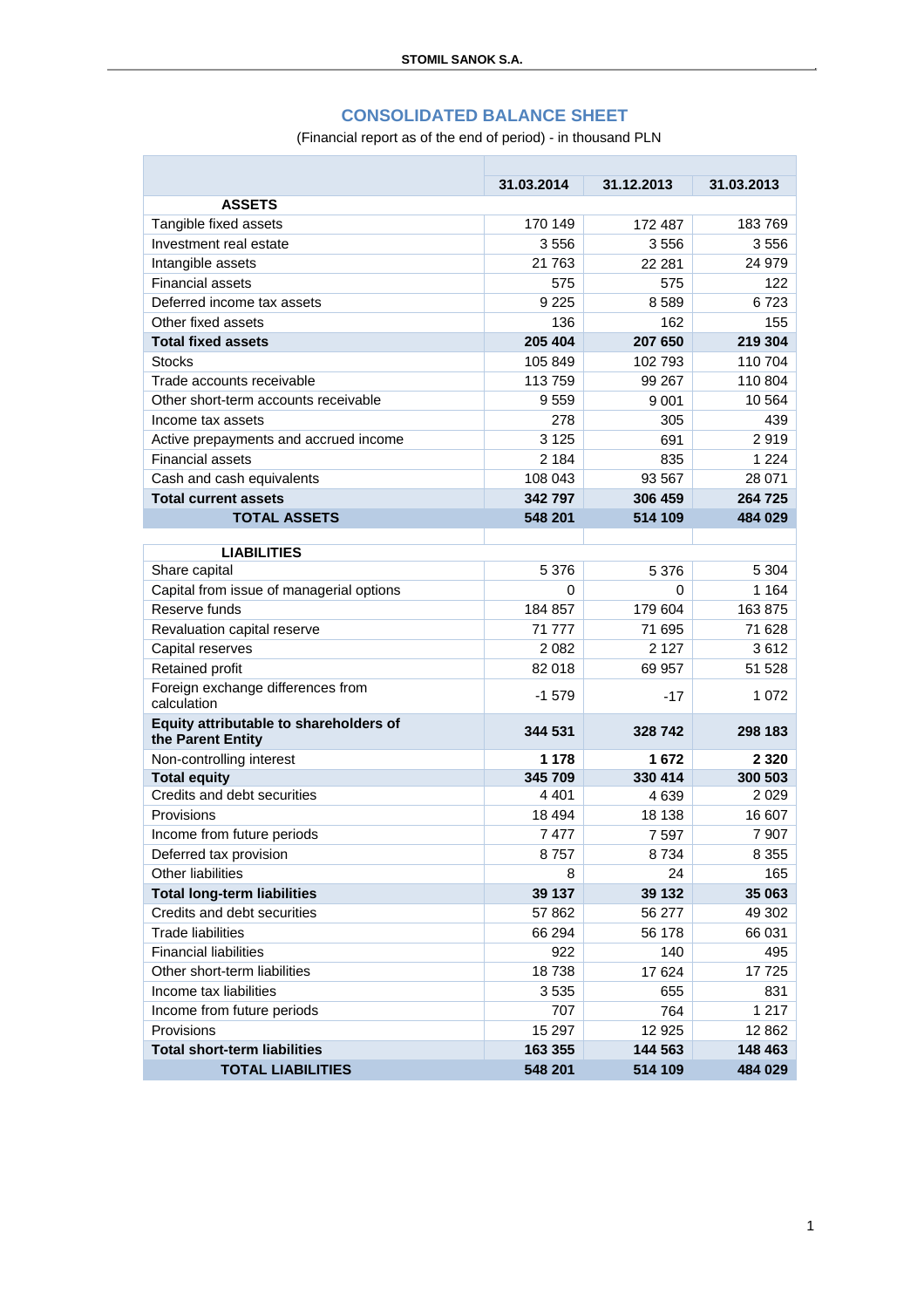## **CONSOLIDATED PROFIT AND LOSS ACCOUNT**

|                                                   | in thousand PLN          |                          |
|---------------------------------------------------|--------------------------|--------------------------|
|                                                   | 01.01.2014<br>31.03.2014 | 01.01.2013<br>31.03.2013 |
| Sales revenue                                     | 170 778                  | 159 633                  |
| Cost of sales                                     | 132 002                  | 129 740                  |
| <b>Gross profit on sales</b>                      | 38776                    | 29893                    |
| Selling cost                                      | 7 140                    | 7 3 4 0                  |
| General and administrative expenses               | 8915                     | 9743                     |
| <b>Core business result</b>                       | 22721                    | 12810                    |
| Other operating income                            | 1 0 2 4                  | 865                      |
| Other operating expenses                          | 906                      | 245                      |
| <b>Operating result</b>                           | 22839                    | 13 4 30                  |
| Financial income                                  | 2 3 0 1                  | 984                      |
| <b>Financial expenses</b>                         | 2887                     | 413                      |
| Pre-tax profit                                    | 22 253                   | 14 001                   |
| Income tax                                        | 4 8 24                   | 2971                     |
| of witch                                          |                          |                          |
| current                                           | 5 3 5 5                  | 2822                     |
| deferred                                          | $-531$                   | 149                      |
| <b>Net profit</b>                                 | 17 4 29                  | 11 030                   |
|                                                   |                          |                          |
| attributable to shareholders of the Parent Entity | 17269                    | 10730                    |
| attributable to non-controlling interest          | 160                      | 300                      |
|                                                   |                          |                          |
| Weighted-average number of shares                 | 26 881 922               | 26 518 632               |
| Earnings per share                                | 0,64                     | 0,40                     |
| Weighted-average diluted number of shares         | 26 881 922               | 26 881 922               |
| Diluted earnings per share                        | 0,64                     | 0,40                     |
|                                                   |                          |                          |
| Revenue from sales of products                    | 154 213                  | 139 583                  |
| Revenue from sales of goods and materials         | 14 3 5 7                 | 17 152                   |
| Other revenues                                    | 2 2 0 8                  | 2898                     |
| <b>Total sales revenue including</b>              | 170 778                  | 159 633                  |
| of witch                                          |                          |                          |
| revenue generated locally                         | 61 385                   | 54 903                   |
| revenues from foreign contractors                 | 109 393                  | 104 730                  |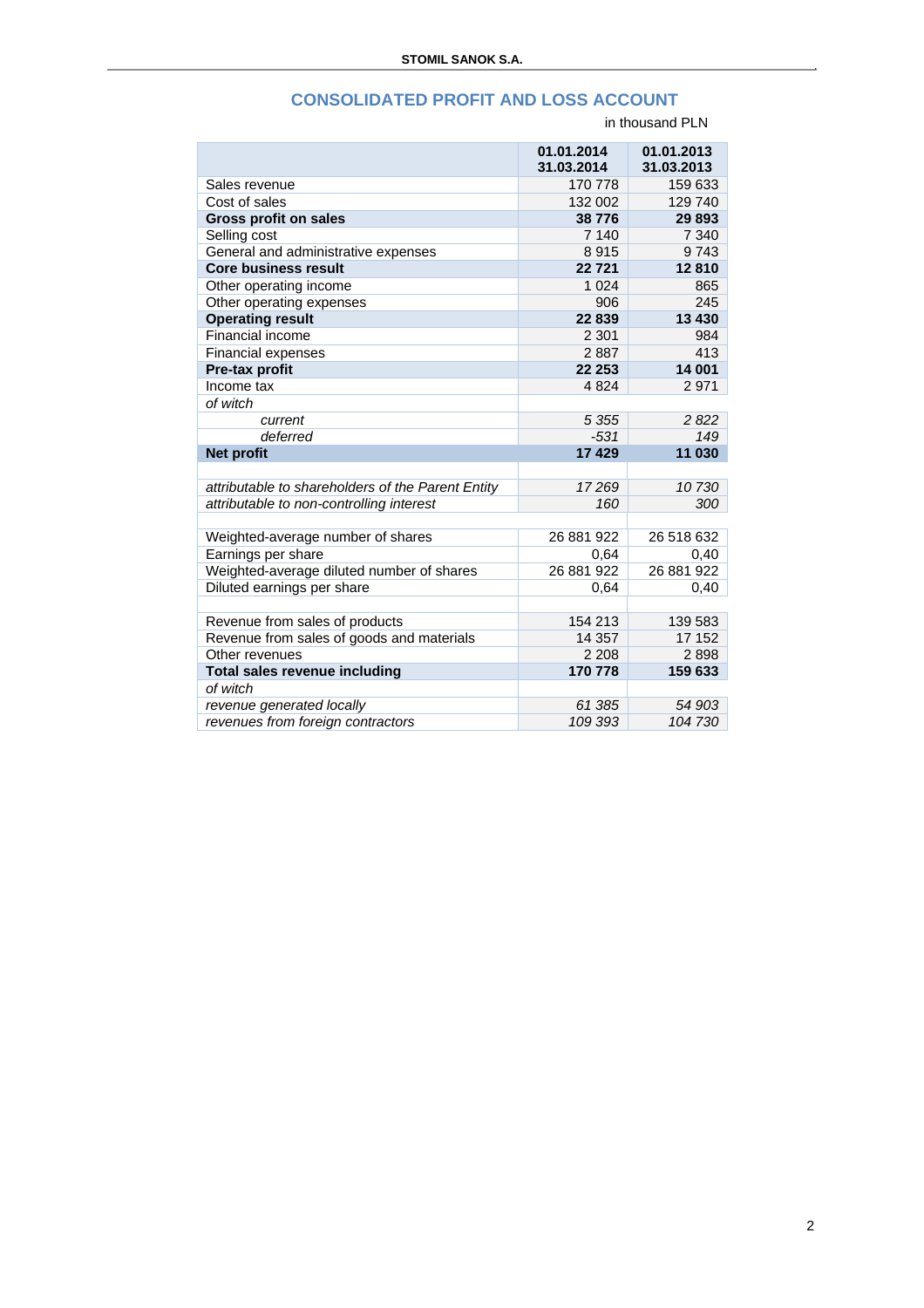|                                                               | in thousand PLN                    |          |
|---------------------------------------------------------------|------------------------------------|----------|
|                                                               | For the period from 01.01 to 31.03 |          |
|                                                               | 2014                               | 2013     |
| Net profit                                                    | 17 269                             | 10730    |
| Total adjustments:                                            | 5517                               | 2 188    |
| Profit attributable to the non-controlling shareholders       | 160                                | 300      |
| Depreciation<br>$\equiv$                                      | 8 5 9 2                            | 8778     |
| Net foreign exchange (gains) losses<br>$\equiv$               | $-152$                             | 309      |
| Net interest and dividends<br>$\equiv$                        | 261                                | 308      |
| Income tax on profit before taxation<br>$\equiv$              | 5 3 5 5                            | 2 8 2 2  |
| (Gains) losses from investing activities<br>$\qquad \qquad -$ | -866                               | -364     |
| Change in provisions<br>$\qquad \qquad =$                     | 2 751                              | 2213     |
| Change in stocks<br>$\equiv$                                  | -3 056                             | -576     |
| Change in accounts receivable<br>$\overline{\phantom{a}}$     | -14 143                            | $-19393$ |
| Change in liabilities<br>$\equiv$                             | 13865                              | 12 641   |
| Change in active prepayments and accrued income<br>$\equiv$   | $-3220$                            | $-2.591$ |
| Other adjustments                                             | $-1555$                            | $-109$   |
| Income tax paid                                               | $-2475$                            | $-2150$  |
| Net cash from operating activities                            | 22 786                             | 12918    |
| Income from sales of tangible and intangible fixed<br>assets  | 2 2 3 8                            | 3 1 7 9  |
| Acquisition of tangible and intangible fixed assets           | $-7455$                            | $-5628$  |
| Other                                                         | $-4410$                            | -3672    |
| Net cash from investing activities                            | $-9617$                            | $-6121$  |
| Proceeds from credits taken                                   | 1 2 6 6                            | 5 2 1 3  |
| Issue of debt securities / shares                             | 0                                  | 371      |
| Repayment of credits                                          | 80                                 | $-917$   |
| Exchange differences                                          | 186                                | $-235$   |
| Interest paid                                                 | $-258$                             | $-299$   |
| Dividend paid to shareholders                                 | 0                                  | 0        |
| Other                                                         | 36                                 | -37      |
| Net cash from financing activities                            | 1 3 1 0                            | 4 0 9 6  |
| Change in cash                                                | 14 4 79                            | 10893    |
| Change in cash resulting from foreign exchange<br>differences | -3                                 | 2        |
| Cash at beginning of period                                   | 93 567                             | 17 176   |
| Change in net cash                                            | 14 4 7 6                           | 10895    |
| Cash at end of period                                         | 108 043                            | 28 071   |
| including restricted cash                                     | 170                                | 144      |

## **CONSOLIDATED CASH FLOW STATEMENT**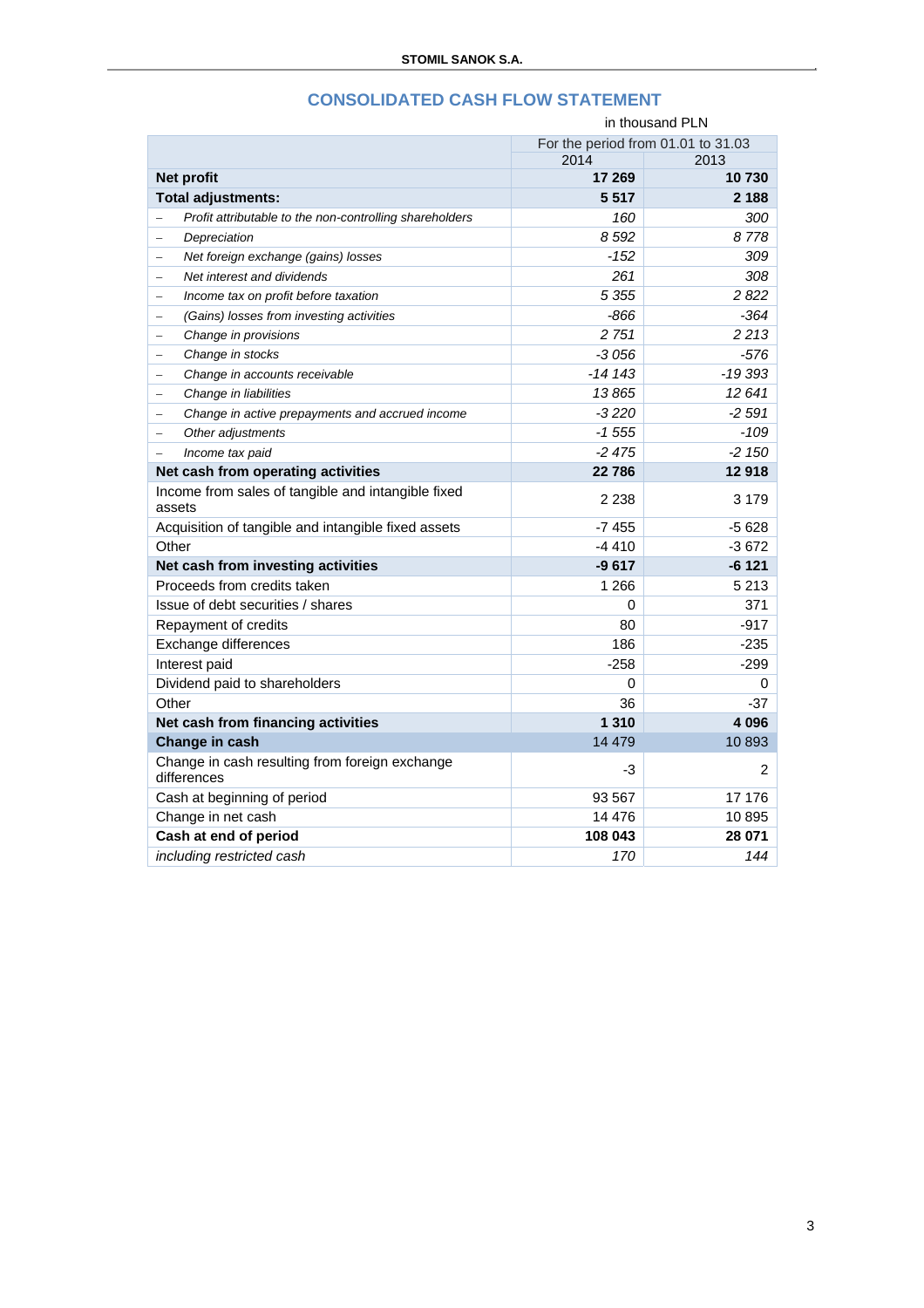# **BALANCE SHEET OF STOMIL SANOK SA**

(Financial report as of the end of period) - in thousand PLN

r

|                                          | 31.03.2014 | 31.12.2013  | 31.03.2013 |  |
|------------------------------------------|------------|-------------|------------|--|
| <b>ASSETS</b>                            |            |             |            |  |
| Tangible fixed assets                    | 132 020    | 133 211     | 143 513    |  |
| Investment real estate                   | 109        | 109         | 109        |  |
| Intangible assets                        | 20 990     | 21 4 68     | 24 234     |  |
| <b>Financial assets</b>                  | 34 437     | 33 569      | 30 600     |  |
| Deferred income tax assets               | 7 3 2 6    | 6775        | 5 4 9 4    |  |
| Other fixed assets                       | 136        | 162         | 154        |  |
| <b>Total fixed assets</b>                | 195 018    | 195 294     | 204 104    |  |
| <b>Stocks</b>                            | 67 328     | 67 607      | 66794      |  |
| Trade accounts receivable                | 105 761    | 92746       | 114 737    |  |
| Other short-term accounts receivable     | 9 1 5 2    | 7665        | 8 5 4 3    |  |
| Income tax assets                        | 0          | 0           | 89         |  |
| Active prepayments and accrued income    | 1969       | 506         | 1851       |  |
| <b>Financial assets</b>                  | 1415       | $\Omega$    | 0          |  |
| Cash and cash equivalents                | 104 545    | 87 121      | 21 7 35    |  |
| <b>Total current assets</b>              | 290 170    | 255 645     | 213749     |  |
| <b>TOTAL ASSETS</b>                      | 485 188    | 450 939     | 417853     |  |
|                                          |            |             |            |  |
| <b>LIABILITIES</b>                       |            |             |            |  |
| Share capital                            | 5 3 7 6    | 5 3 7 6     | 5 3 0 4    |  |
| Capital from issue of managerial options |            |             | 1 1 6 4    |  |
| Reserve funds                            | 168 096    | 168 096     | 155 786    |  |
| Revaluation capital reserve              | 67 313     | 67 231      | 67 167     |  |
| Retained profit                          | 88 569     | 68 225      | 48 015     |  |
| <b>Total shareholders' equity</b>        | 329 354    | 308 928     | 277 436    |  |
| Credits and debt securities              | 0          | 0           | 0          |  |
| Provisions                               | 15 0 31    | 14758       | 14 210     |  |
| Income from future periods               | 7433       | 7 5 5 4     | 7860       |  |
| Deferred tax provision                   | 7 0 2 7    | 6985        | 7 3 0 2    |  |
| <b>Total long-term liabilities</b>       | 29 4 91    | 29 29 7     | 29 372     |  |
| Credits and debt securities              | 48 29 2    | 47 487      | 41 415     |  |
| <b>Trade liabilities</b>                 | 48 392     | 41786       | 48 050     |  |
| <b>Financial liabilities</b>             | 806        | $\mathbf 0$ | 371        |  |
| Other short-term liabilities             | 10 386     | 10 015      | 8872       |  |
| Income tax liabilities                   | 3535       | 617         | 756        |  |
| Income from future periods               | 671        | 745         | 1 1 8 2    |  |
| Provisions                               | 14 261     | 12 064      | 10 399     |  |
| <b>Total short-term liabilities</b>      | 126 343    | 112714      | 111 045    |  |
| <b>TOTAL LIABILITIES</b>                 | 485 188    | 450 939     | 417853     |  |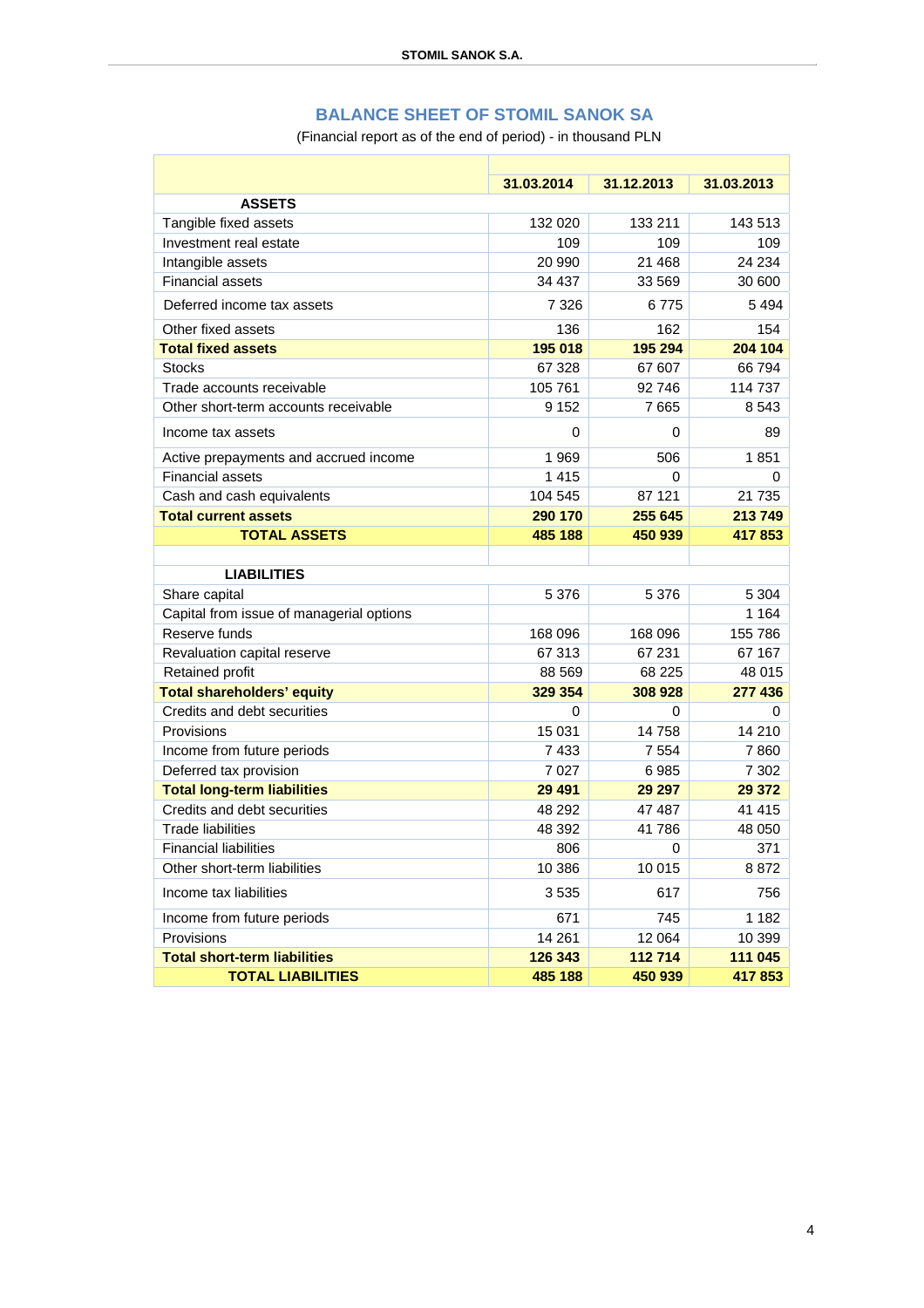|  | PROFIT AND LOSS ACCOUNT OF STOMIL SANOK SA |  |  |
|--|--------------------------------------------|--|--|
|--|--------------------------------------------|--|--|

in thousand PLN

|                                           | 01.01.2014<br>31.03.2014 | 01.01.2013<br>31.03.2013 |
|-------------------------------------------|--------------------------|--------------------------|
|                                           |                          |                          |
| Sales revenue                             | 145 382                  | 130 404                  |
| Cost of sales                             | 113 434                  | 108 940                  |
| <b>Gross profit on sales</b>              | 31 948                   | 21 4 64                  |
| Selling cost                              | 3912                     | 4 0 1 0                  |
| General and administrative expenses       | 5992                     | 5998                     |
| <b>Core business result</b>               | 22 044                   | 11 456                   |
| Other operating income                    | 940                      | 439                      |
| Other operating expenses                  | 821                      | 209                      |
| <b>Operating result</b>                   | 22 163                   | 11 686                   |
| Financial income                          | 4 1 1 8                  | 995                      |
| <b>Financial expenses</b>                 | 1 1 2 4                  | 154                      |
| Pre-tax profit                            | 25 157                   | 12 5 27                  |
| Income tax                                | 4813                     | 2614                     |
| of witch                                  |                          |                          |
| current                                   | 5240                     | 2 603                    |
| deferred                                  | $-427$                   | 11                       |
| <b>Net profit</b>                         | 20 344                   | 9913                     |
|                                           |                          |                          |
| Weighted-average number of shares         | 26 881 922               | 26 518 632               |
| Earnings per share                        | 0,76                     | 0,37                     |
| Weighted-average diluted number of shares | 26 881 922               | 26 881 922               |
| Diluted earnings per share                | 0,76                     | 0,37                     |
|                                           |                          |                          |
| Revenue from sales of products            | 142778                   | 126 991                  |
| Revenue from sales of goods and materials | 396                      | 515                      |
| Other revenues                            | 2 2 0 8                  | 2898                     |
| <b>Total sales revenue including</b>      | 145 382                  | 130 404                  |
| of witch                                  |                          |                          |
| revenue generated locally                 | 46 853                   | 38 967                   |
| revenues from foreign contractors         | 98 529                   | 91 437                   |